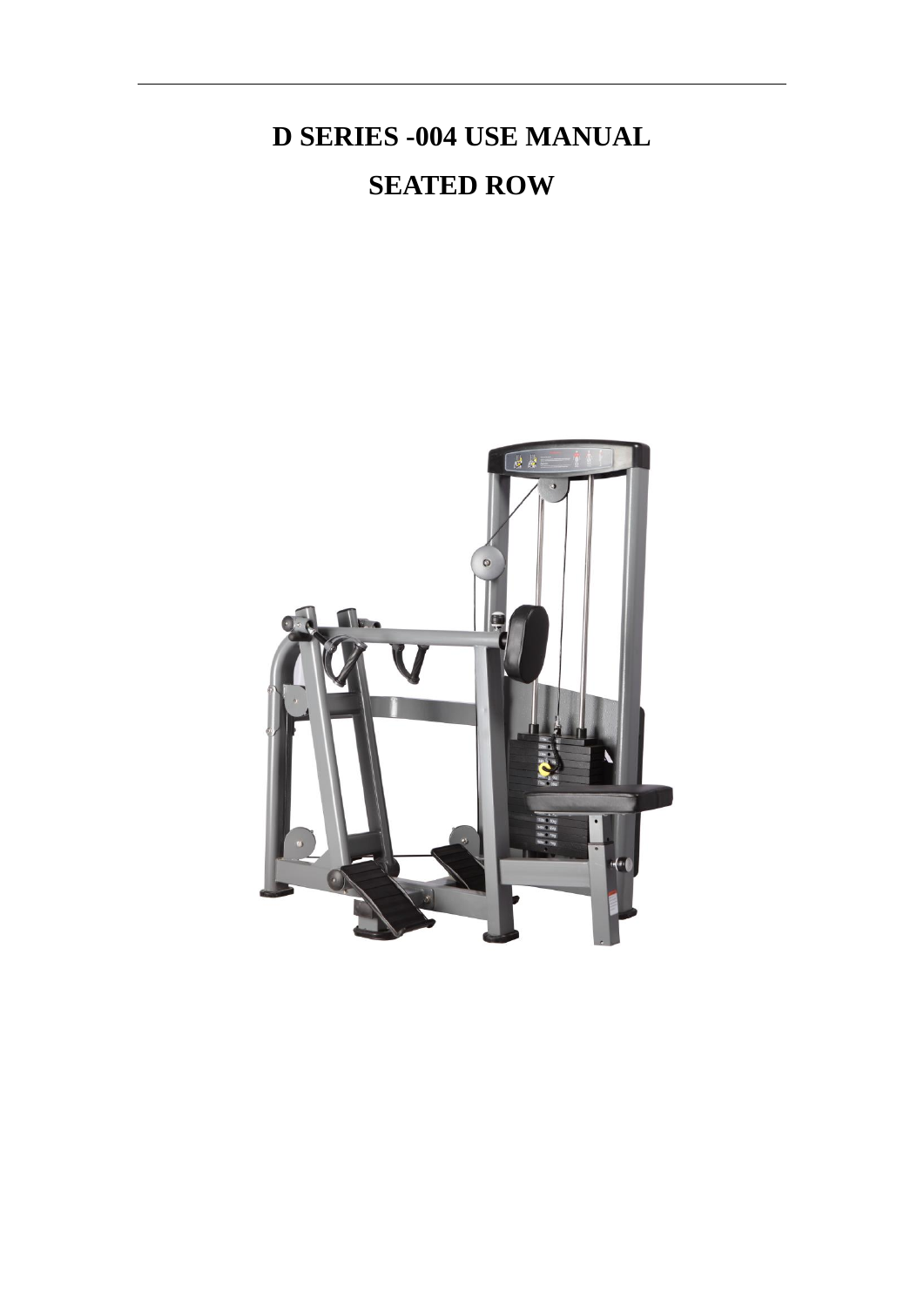### **CONTENT**

#### **IMPORTANT DECLARATION:**

First we are highly appreciated that you buy **D-004 SEATED ROW.**

For your health and safe, before you exercise please consult from your doctor and define a appreciated exercise burden for yourself. Before using this equipment read carefully all related instructions and notice. In this way you gain more happiness during exercise. When you begin to use **D-004 SEATED ROW** , our company think you have read use manual already.

After you buy this equipment, please fill carefully 'post-sale service warranty card' and keep it, meanwhile, post return receipt (stub) back to our company so that we provide better service for you.

This manual is the first edition 2011 of series products **D-004 SEATED ROW.**The content of manual will change along with promotion of products, and we will not inform you.

All notice and instruction are in order to keep yoafe and use this equipment correctly. If not obeying the suggestion, take the consequence yourself.

After reading, the user must keep this manual in the place you can see it at anytime.

#### **PRODUCTS INTRODUCTION:**

- 1 The main frame adopts the high-quality steel tube of for use, durable and safe.
- 2 Adopt high strength steel cable as transmitting wire and you will feel safe and durable.
- 3 The weight stack adopts casting iron and has protective cover.
- 4 Rotating part adopts the high-quality bearing, durable in use and there is no noise while using.
- 5 The high quality leader makes it smoother while using.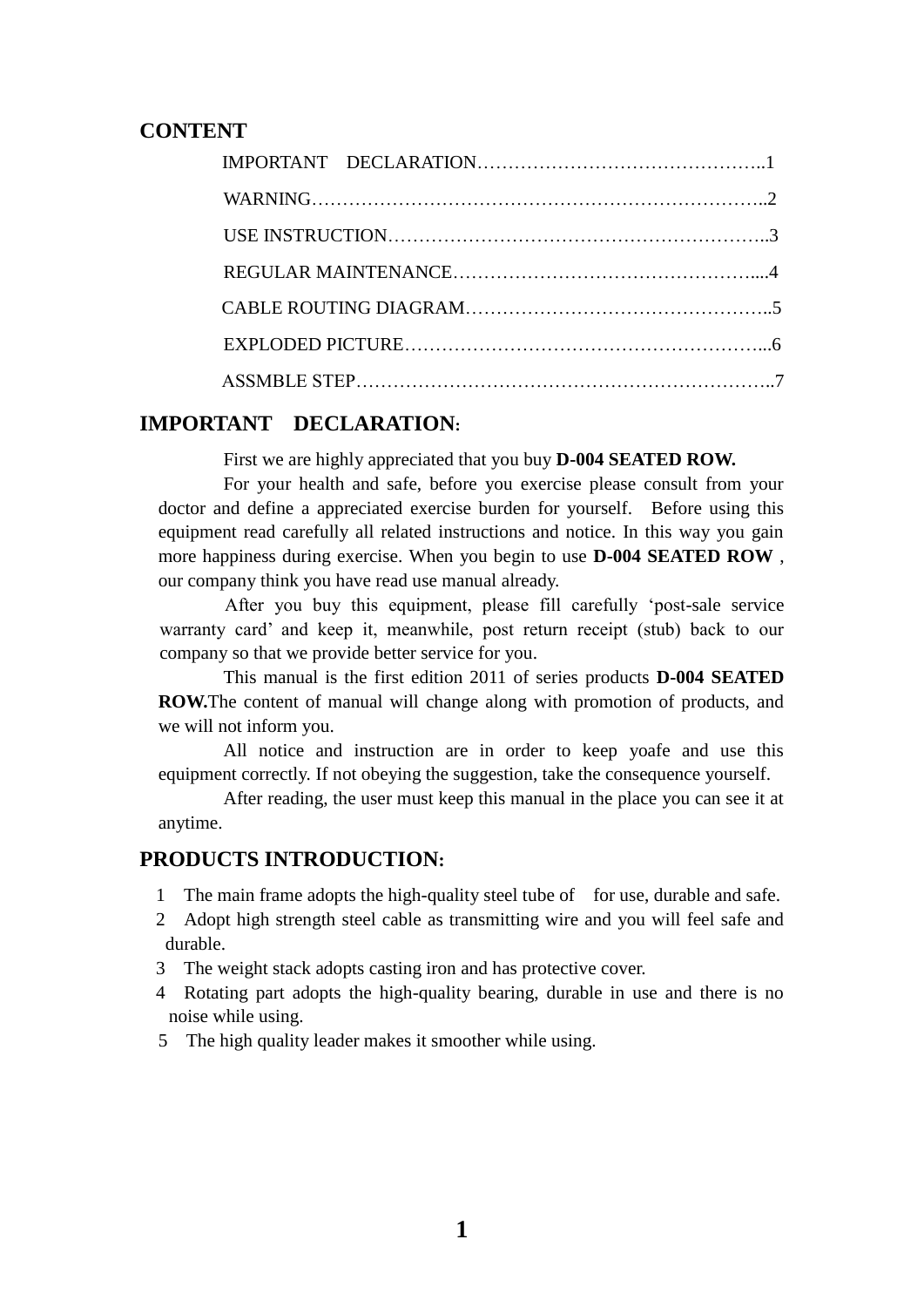## **WARNING**

- 1. This training equipment is only intended for use in training areasof organizations such as sport associations, educational establishment, hotels, clubs and studios, where access and control is specifically regulated by the owner (person who has the legal responsibility).
- 2. The training equipment shall only be used in areas where access control is specifically regulated by the owner; the extent of control depends on the users,
- e.g. degree of reliability, age, experience, etc.
- 3. The training equipment shall only be used in supervised areas.
- 4. Always keep unsupervised children and disabled away from the equipment.
- 5. Injury to health may result from incorrect or excessive training, please consult the couch to choice correct exercise method and proper burden.
- 6. Please adjust the load and equipment further (e.g. seat adjustment) before using.
- 7. Please check if the bolt and handrail are out of work before you start to use it.
- 8. When weight stacks, booms and other parts of this equipment are blocked, must handle with other people's assistance, in case that the weight stacks may suddenly drop and cause accident.
- 9 .Adjust the length of the steel cable properly and never make the steel wire rope twist. After using the machine for a period, the owner shall check the steel cable to make sure no unusual phenomena in connecting. When meet any problems, please consult the professional maintenance personal at once.
- 10. Do not suddenly drop the weight stack. In order to avoid destroying other weight stacks, please raise it when the weight stacks nearly collide.
- 11. While using, forbid hands stretching into the weight stacks or the relative motion parts, so as not to injure the finger.
- 12. Never allow person with heart disease and children under 12 to use this equipment.
- 13. The training equipment is in compliance with EN 957-2 class S(S=studio);
- 14.The max training weight is 150kgs (330pound). The max user's body weight is 150kg (330pound).
- 15.The machine should be located stably. A space of 2000mm\*2000mm should be around the machine。
- 16.The scope of products: Primary use in professional fitness club.The second is the residence community, gym of some company
- 17. If you feel swirl, surfeit and other discomfort sense, Please stop exercising and go for doctor.
- 18. The equipment should be installed on stable even surface.
- 19. The machine shall only be used indoor and be avoid of moisture.
- 20. Wear right shoes and coat
- 21. Warm up before exercising
- 22. Don't use the equipment to do the impossible function
- 23. Please exercise under instruction by professional coach.
- 24. Inspect if the equipment is fastness before using
- 25. Any of the adjustment devices that could interfere with the user movement should not be left projecting.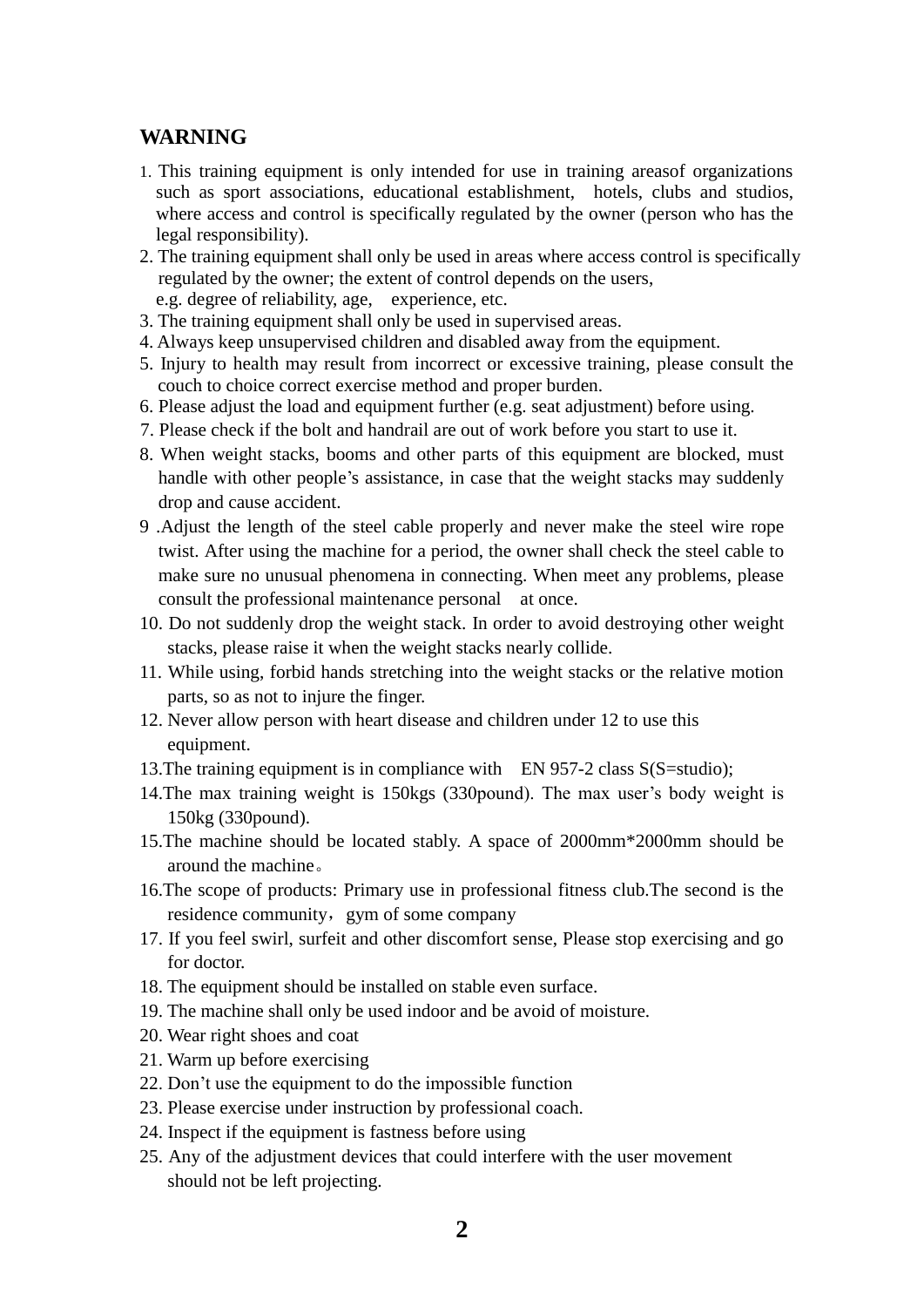## **USE INSTRUCTION:**



#### **D-004 SEATED ROW**

Exercise position: Latissimus Dorsi,Deltoid,Biceps,Trapezius,Teres Major Dimension: 1630mm (L)\*940mm(W)\*1580 mm(H) weight : 215kg Use Instruction:

- 1 Read all caution Warning Labels before using this equipment.
- 2 Adjust seat pad and sit with your back firmly against back pad.
- 3 Insert pin into weight stack at desired resistance level.
- 4 Hold the lever firmly, securely position both hands in an overhand grip or with palms facing each other.
- 5 Keeping your arms close to your sides, slowly push forward while maintaining a smooth, comfortable exercise movement.
- 6 Parse for a moment, then slowly return to the start position and repeat the movement.

## **NOTICE:**

- 1.Warm-up…..It needs warm-up for 5-10 minutes before starting exercise, for instance mark time, free-standing exercises etc., in order to move each joint muscle, so as not to injure the joint muscle while exercising.
- 2 Diet ………Eat some more protein, vegetables, and fruit. Begin to do exercises until 40 minutes after a meal. Taking food until half an hour after doing exercises and drink little water while doing exercise.
- 3.Breath….….Breathe in while exerting oneself, exhale while relaxing. To coordinate breathe with movement.
- 4 Frequency…It needs to take a rest over 48 hours before exercising the same muscle.
- 5 Burden…….Exerciser should choose suitable weight according to one's own actual conditions, make sure not to be overweight, so as not to cause the muscle to draw wounded. Exercises should according to the progressive principle; it is normal to feel ache while exercise for the first time.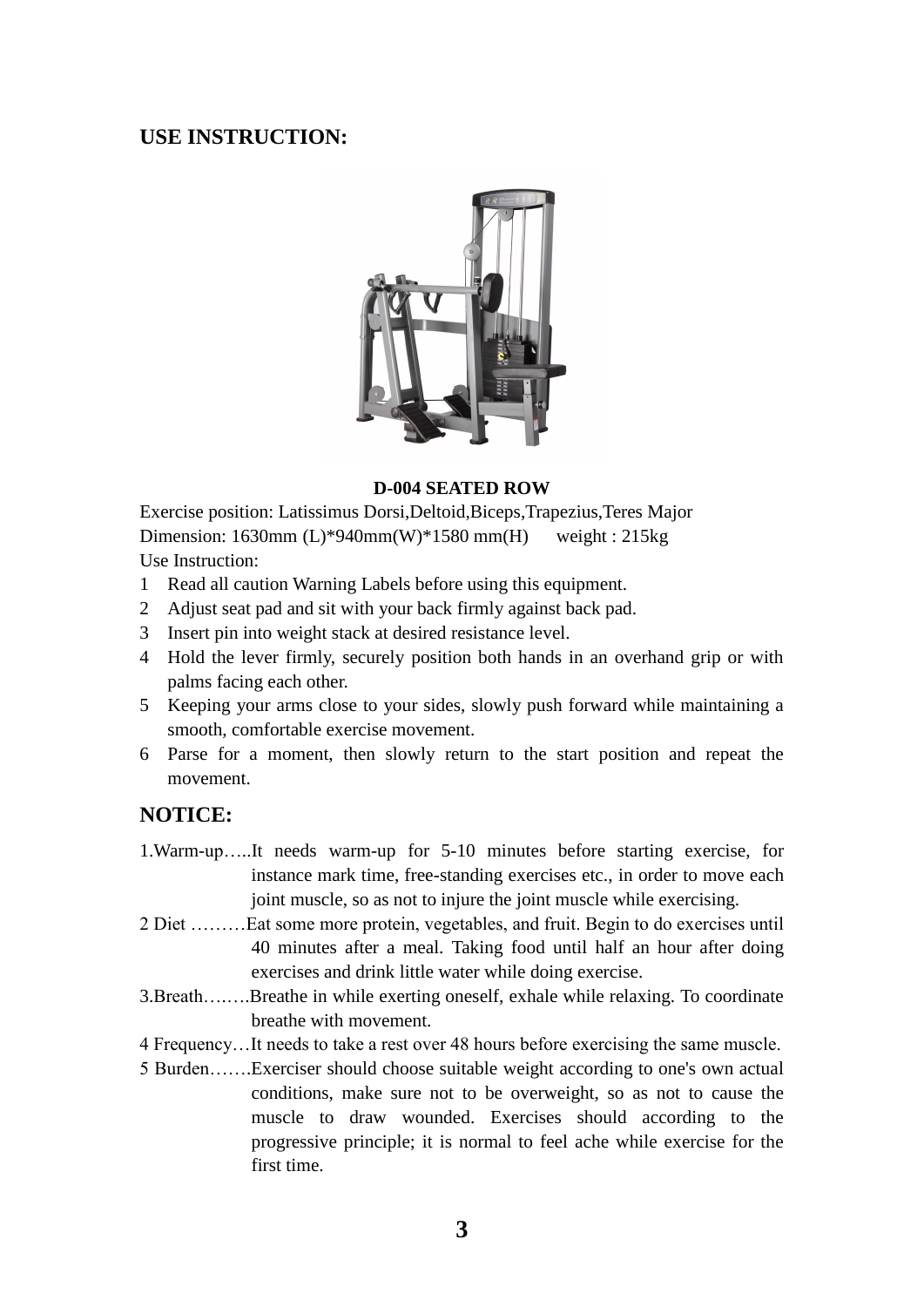# **REGULAR MAINTENANCE**

- 1.The safety level of the equipment can be maintained only if it is examined regularly for damage and wear, e.g. ropes, pulleys, connection points;
- 2.Pay special attention to components most susceptible to wear.
- 3.Replace defective components immediately and /or keep t he equipment out of use until repair;
- 4.This equipment should carry on regular maintenance according to the following chart:

| <b>MAINTENANCE</b>                            | <b>EVERYDAY</b> | <b>EVERY WEEK</b> | THREE MONTHS |
|-----------------------------------------------|-----------------|-------------------|--------------|
| Check: connecting, bolt,<br>Weight stack bolt |                 |                   |              |
| Clearance:                                    |                 |                   |              |
| cushion and cover                             |                 |                   |              |
| Lubrication:                                  |                 |                   |              |
| place of sliding                              |                 |                   |              |
| Check:                                        |                 |                   |              |
| bolt if tighten                               |                 |                   |              |
| Lubrication:                                  |                 |                   |              |
| Bracket of bearing                            |                 |                   |              |

# **INSTALL SKETCH MAP**

Let assembly become easier

All the content of user's manual is to assured the strength training machine can be installed more easily

Reading the details and instructions before installing:

- 1.Because the size and weight of equipment is so large, Please choose the installed place near the desired station and assured there is enough space to exercise
- 2.All parts can be put on the clear area, then backout the wrapper. And the wrapper can't be through away before installation finished.
- 3.Screw the bolt tightly except the additional instruction
- 4.All parts must be installed according the illustration indication.
- 5.Installation work can be finished by tow men
- 6.Identify all parts by part identify chart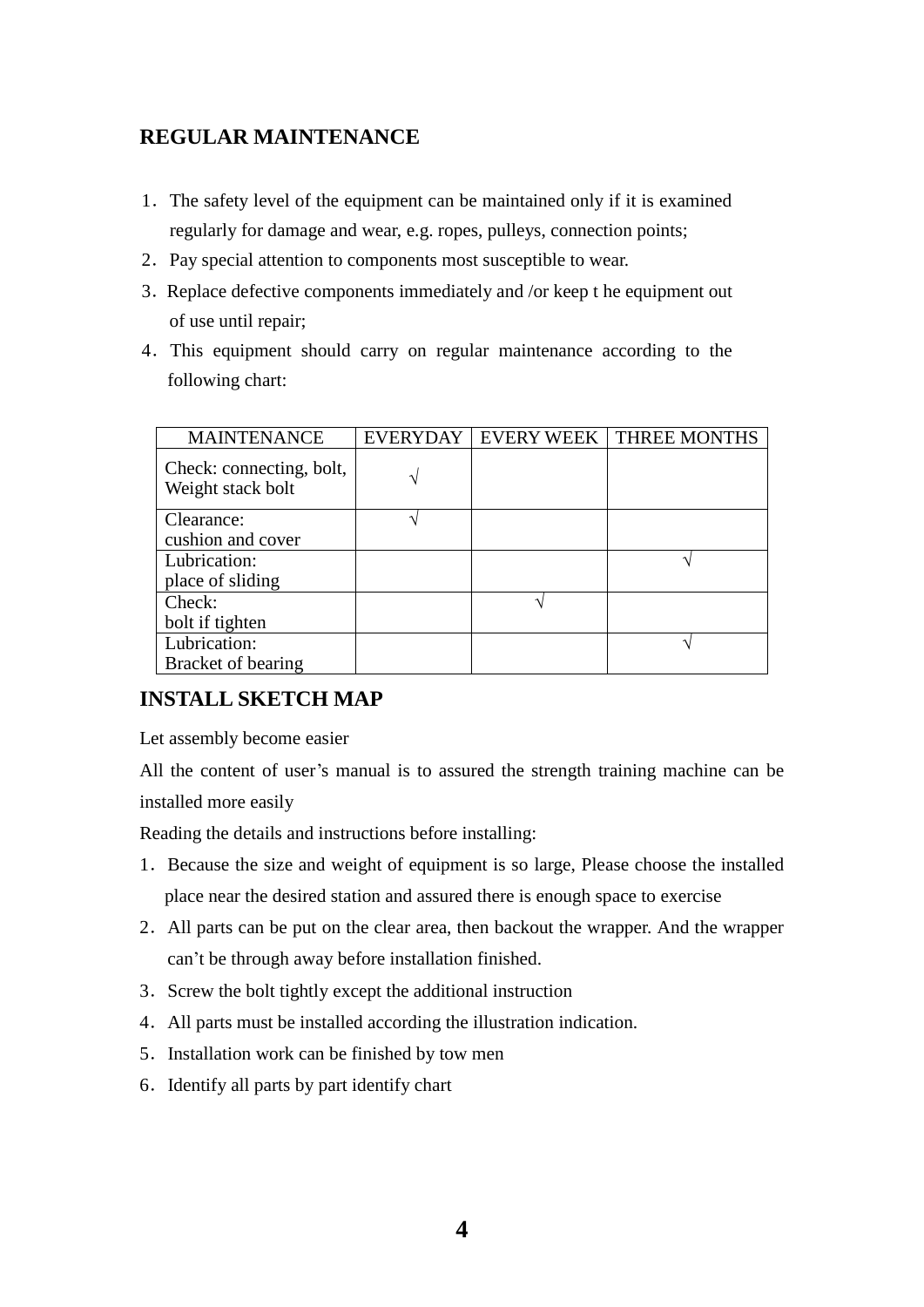CABLE ROUTING DIAGRAM:

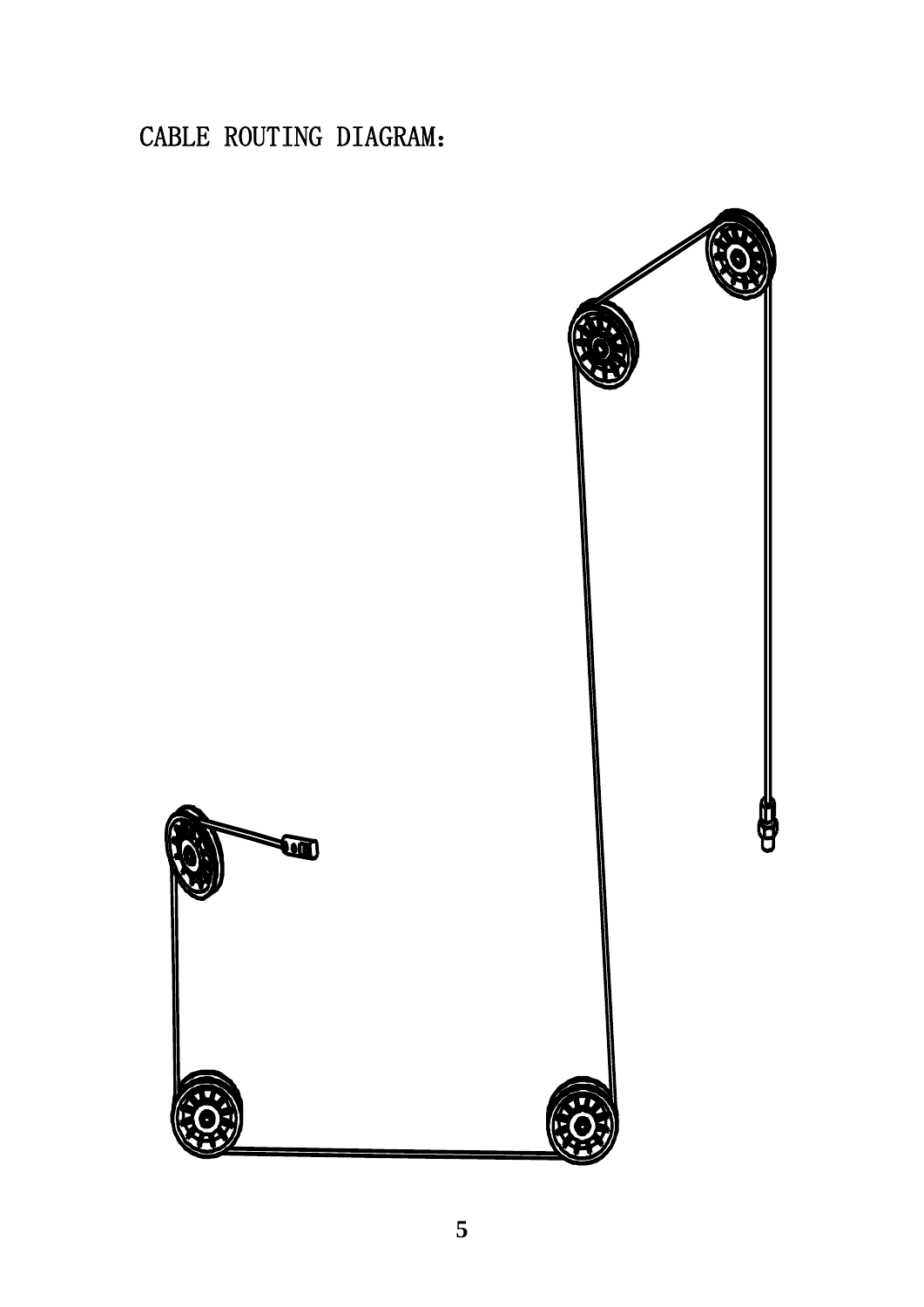

**6**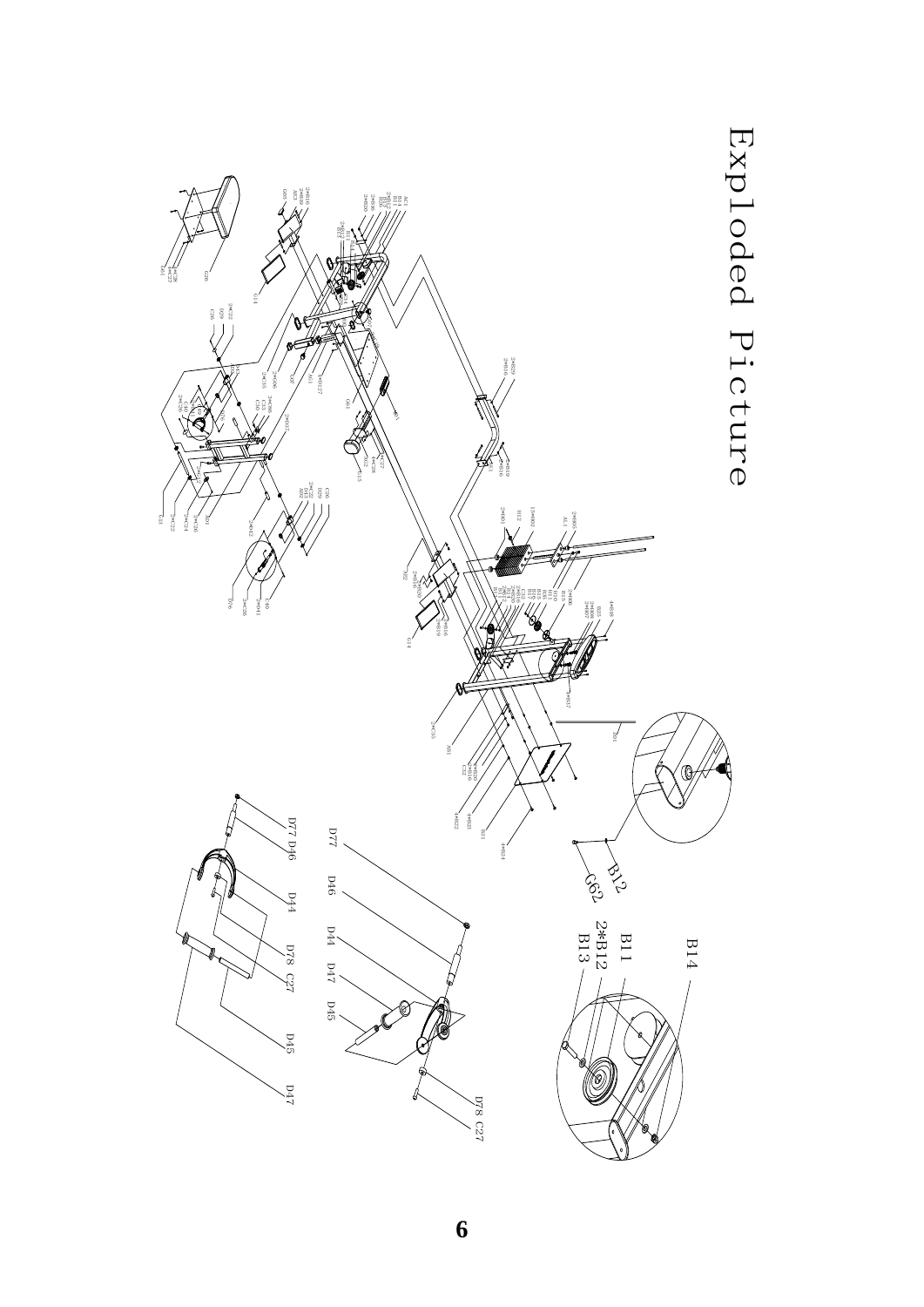**Assmble Step**:

**Use tool**:

- **1. M6 Hex spanner**
- **2. M8 Hex spanner**
- **3. Two 17-19 spanner**
- **4. Two 22-24 spanner**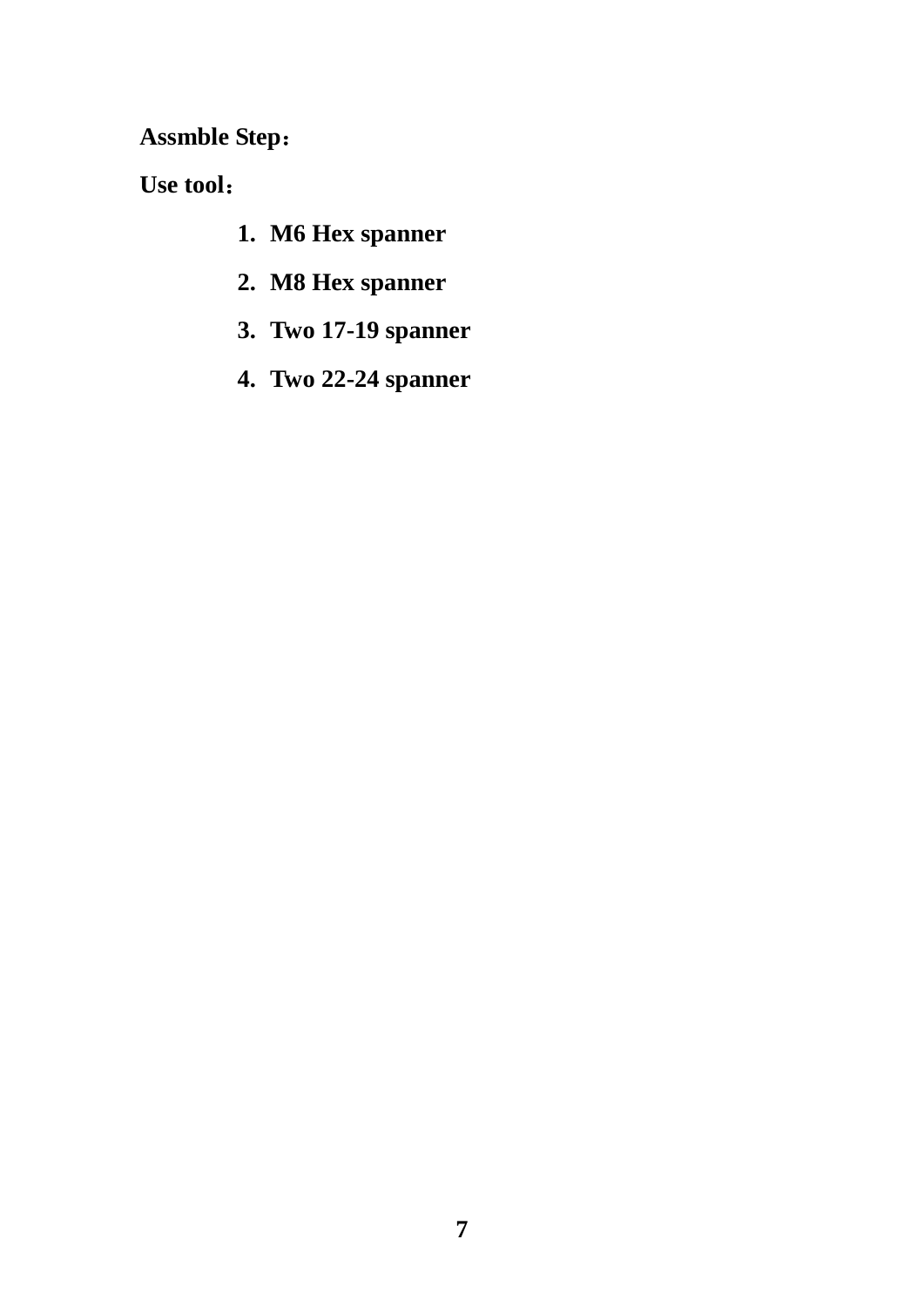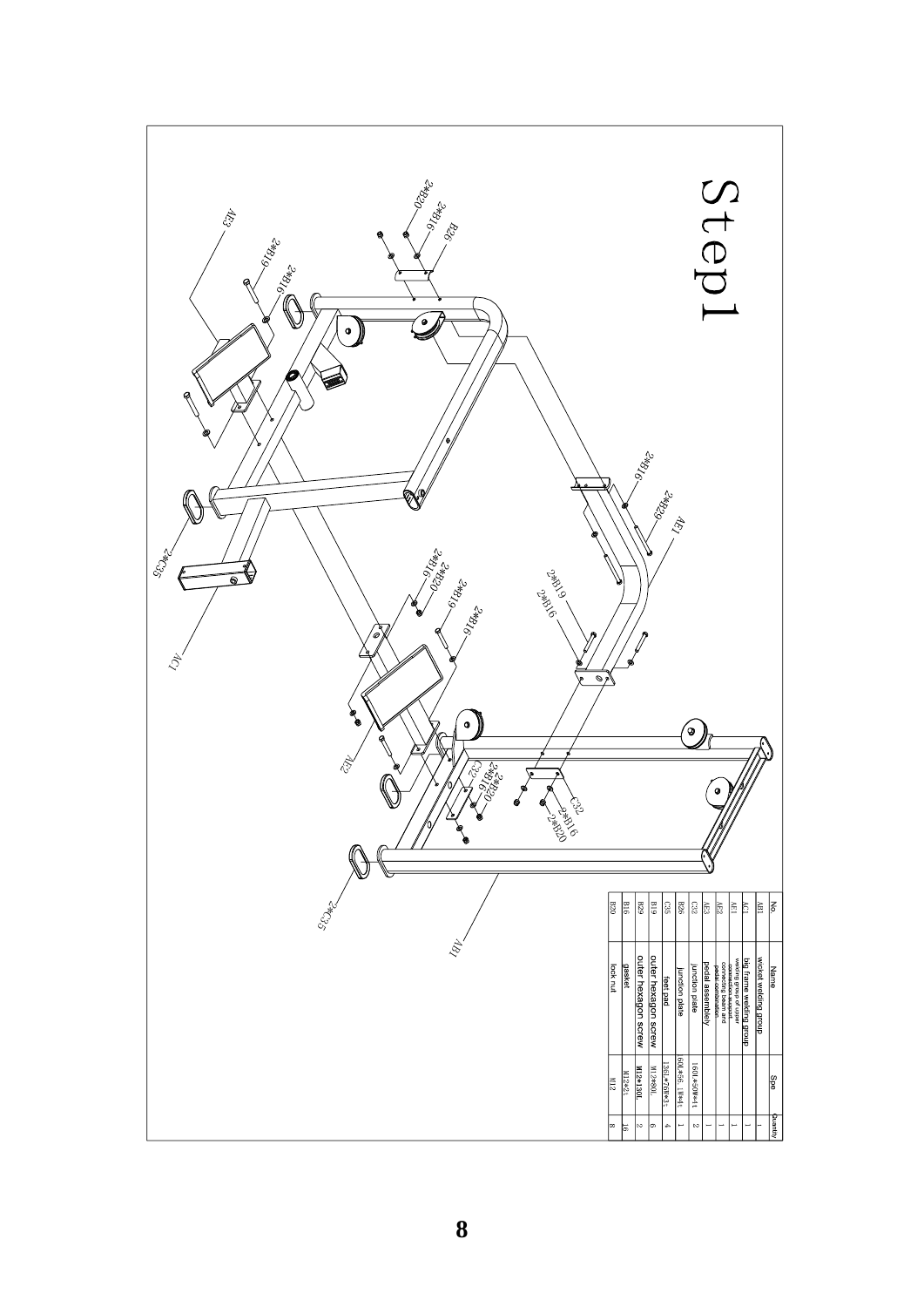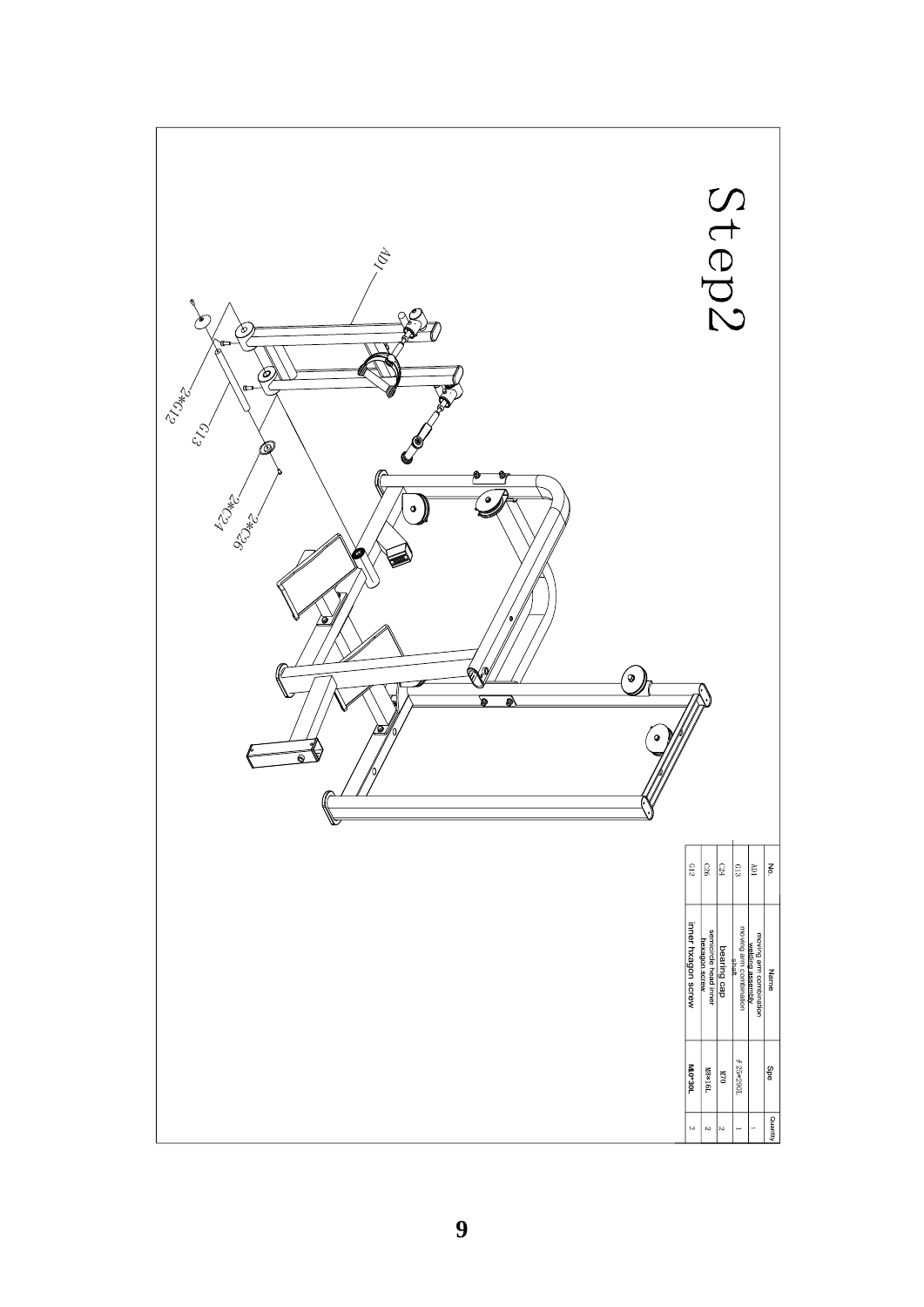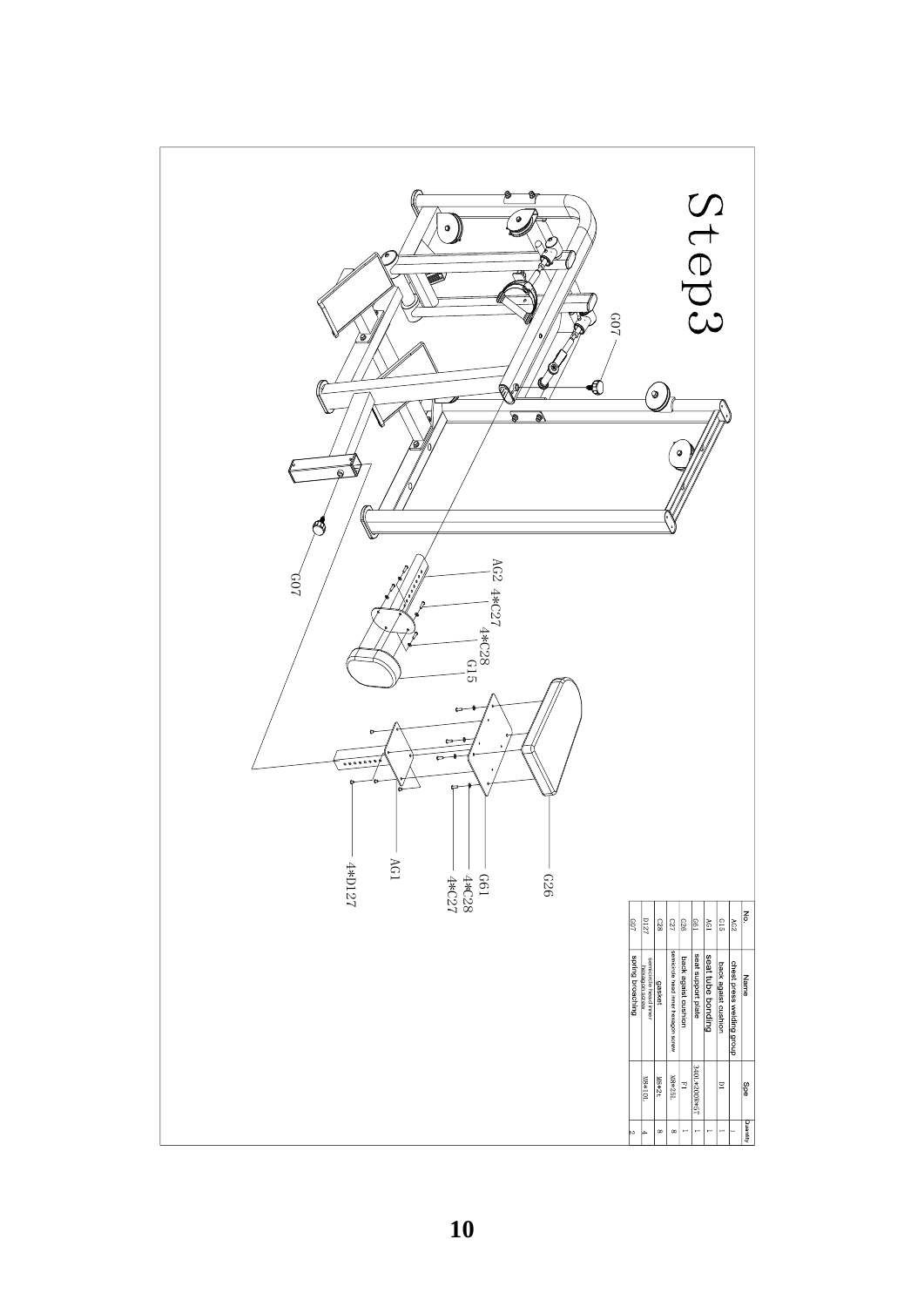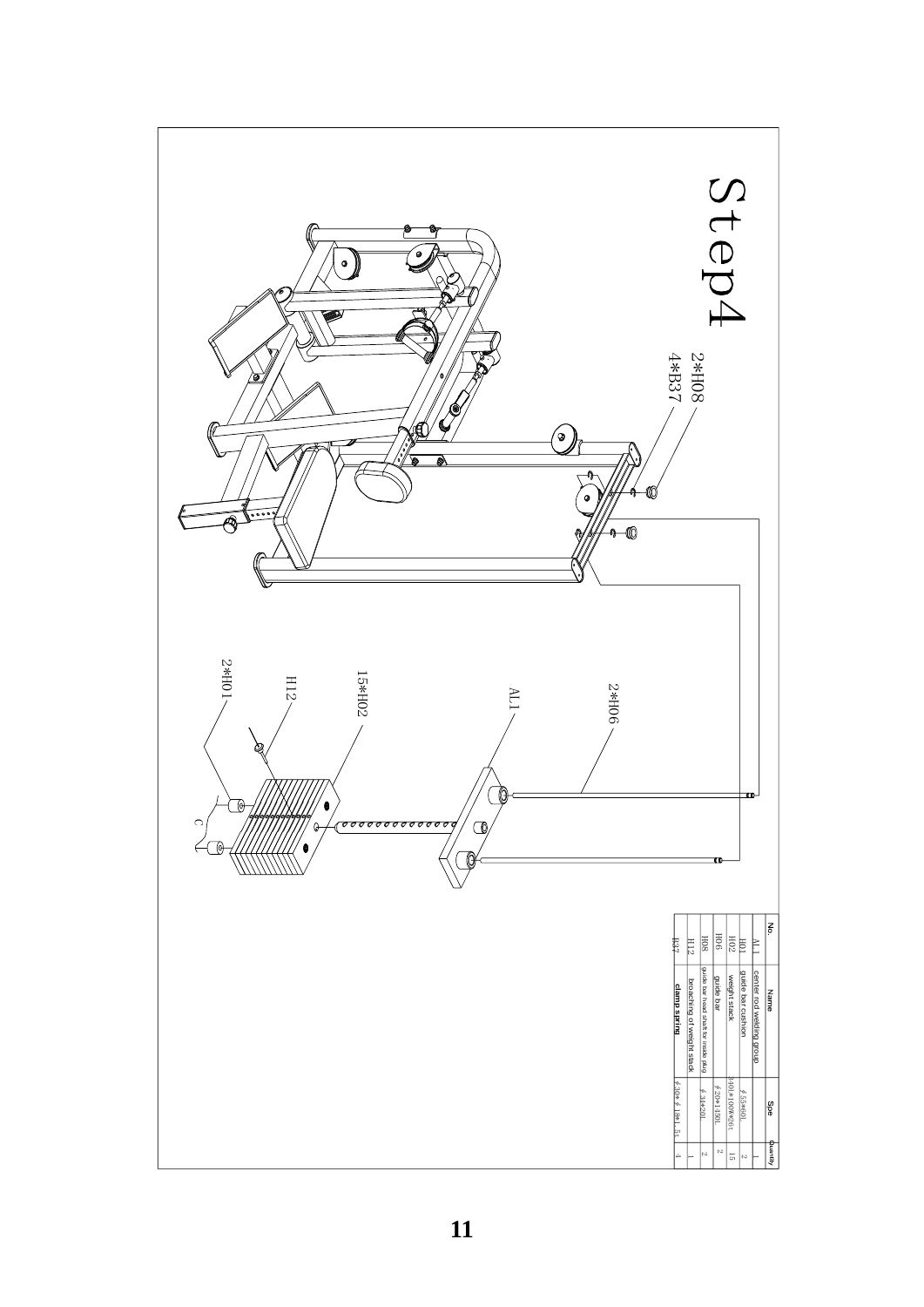